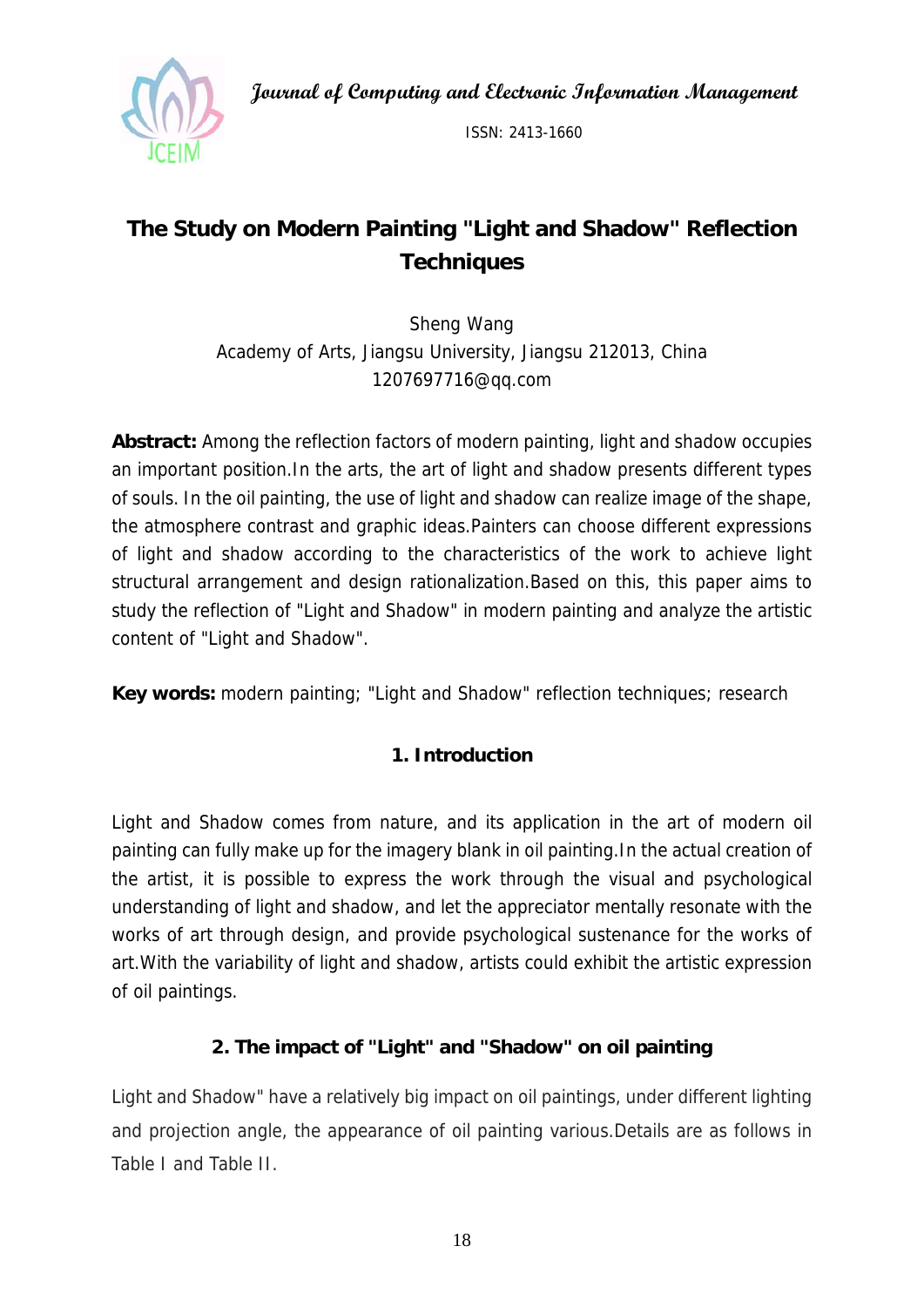| Light type    | property | Light processing                          | Masterpiece       |
|---------------|----------|-------------------------------------------|-------------------|
| Lighting and  | warm     | Impressionist technique, thick<br>"youth" |                   |
| candles       | light    | yellow tone, create visual conflict       |                   |
| Natural light | warm     | Modeling show, glorious transition to     | "Lamp in front of |
|               | light    | the dark, flickering.                     | Magda Lina"       |

#### Table I Oil paintings under different lights

Table II Oil painting with different angles of projection

| Projection Type          | Intensity | Features arts show                             |  |
|--------------------------|-----------|------------------------------------------------|--|
| Flat under shadow        | weak      | Images focused, strengthening shape, full of   |  |
|                          |           | abstract meaning                               |  |
| Under constant light and | strong    | Three-dimensional sense of strong, clear image |  |
| shadow sidelight         |           | building, a strong sense of reality            |  |
| Under backlight light    | strong    | Transform rich color shading                   |  |

#### **3. The reflection techniques of "light and shadow" in Modern oil painting**

#### 3.1 Image deformation

The application of "Light and Shadow" in oil painting could achieve image deformation and realize images atmosphere.Based on this kind realistic way of oil painting, the movement of lighting sources can be utilized to improve the drawing object so that the object of the expression is more logical.In Picasso's painting "Girl playing Mandolin", Picasso changed the fixed light source, with the idea of the illusion of space, and determined the light source on the upper arm side of the screen of the character.Situation has been modified so that the upper part of the screen gives a sense of trauma.If Picasso had not processed like this in his creation, and instead to increase the description of volume of the upper arms in a realistic manner, then the light source of the figure would be at the elbow.Compared to that, the Edge processing that was treated had made the line of sight more reasonable, and the forearm remained at the direct light source of uncertainty, in the form portrayed as close to the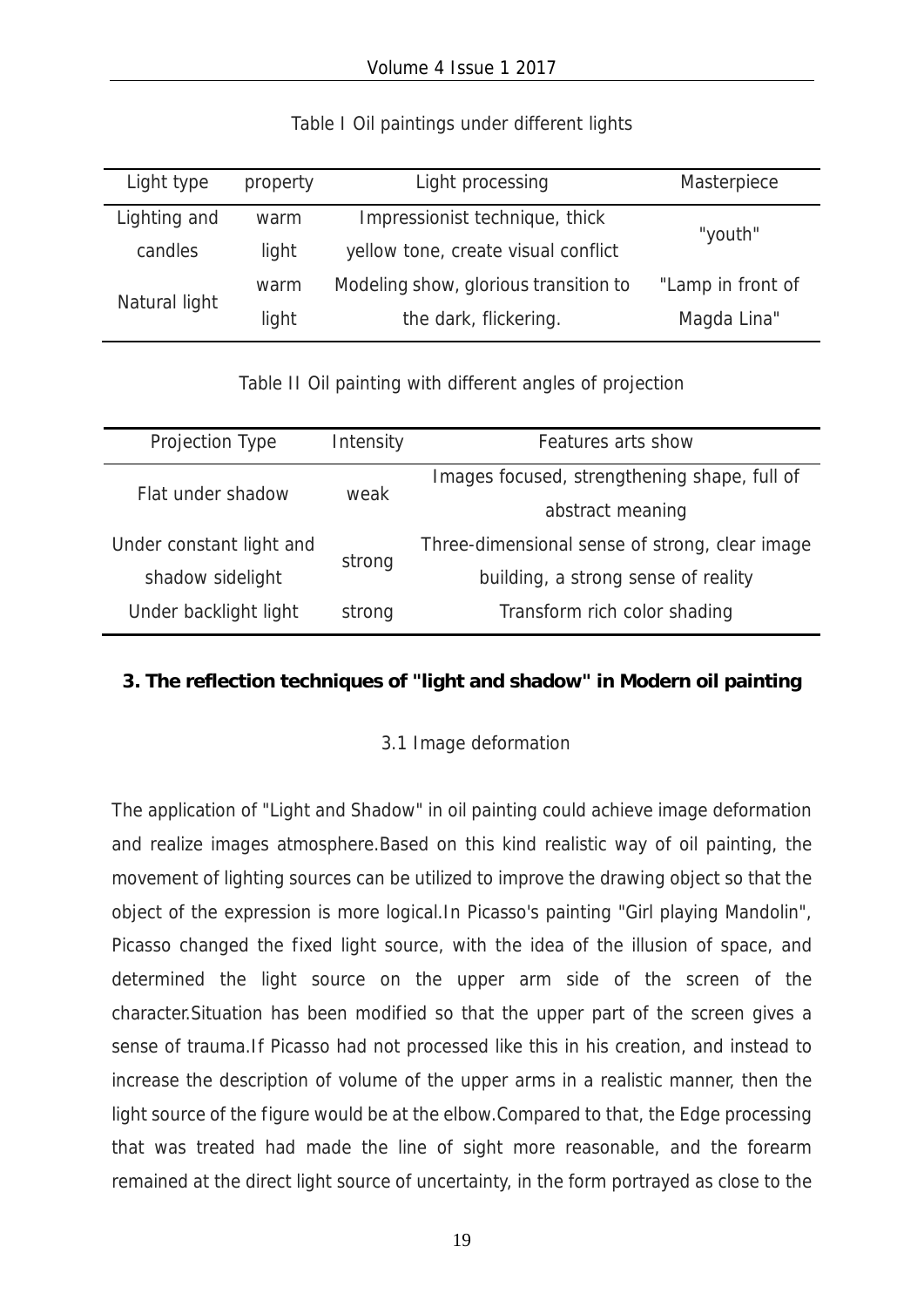canvas.Based on this process the mandolin in the same plane can be made to cover the the screen and block the abused light [1].

In addition, there is also a body shape becomes "invisible elephant," which comes from the word "moral", the actual meaning of the invisible elephant is that meaning has no intention, and changes come from scratch.The changes in oil painting picture expression should not be too deliberately, yet it should not be an exaggeration, specific morphological changes shall cover various attitudes.The essence of this kind of creative approach is that most magnificent image has no image.Like Zhao Jun Chao's "Hanyang Yuan", it also took such kind of creative approach, the abstractly treated and recombinant deformed picture became simple and lively, and still kept the harmony [2].As shown in the following figure:



Figure I Zhao Jun Chao's "Hanyang Yuan"

### 3.2 Subjective reflection of pictures

The subjectivity of "Light and Shadow" is reflected in the application of modern paintings, and in practice made the realist painting detached from reality, achieved the combination of emotion and art form in the process.In the oil painting space, the body of painting is the direct or indirect emotional experience of the artist's inner world to the objective world.The integration and expression of light and shadow in the picture is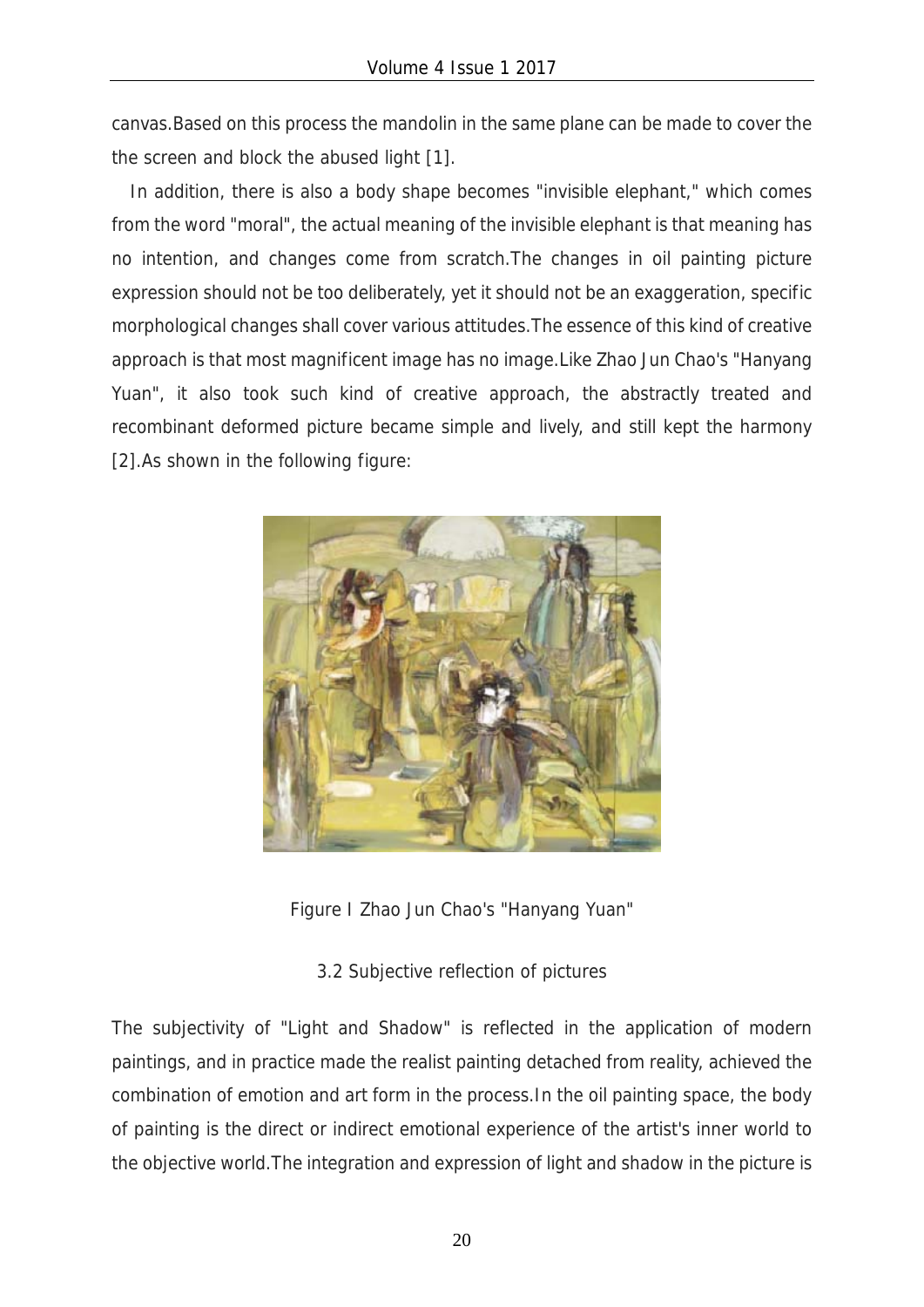able to show the gap between reality and the ideal life.It is also a way to reflect the subjective picture. The subjective concept of oil paintings departed base on the truth, but it could change the traditional concept of painting. And this kind of painting style is different from the three-dimensional painting, with less attention to the art style of painting techniques [3].

When studying Matisse's painting works, we can feel an intuitive artistic expression of light and shadow from the picture. This kind of artistic expression is neither the change of volume or space in traditional realistic painting, nor the revealation of light and shadow in the abstract school .The actual form is that it set objective objects as the core, and the light and shadow in the objective world were analyzed, blend, integration, and eventually became the plane of the screen color.As shown in the picture below, Matisse's "Red Harmony", in this painting, there's green scenery outside the window, and the distance to the green and red was exchanged, achieved the change of light and shadow.From a closer look, the red appears bright, while from farther away, it looks blue, and each color from a distance can appear blurry.



Figure II Matisse "Red Harmony"

The light and shadow in subjective paintings is not an expression, and it becomes the way of communication between artist and paintings, which creates a rich variability on the screen and uses the correct light and shadow to reflect the structured image in the form of unstructured images.As shown in Figure III "Old King", the painter, with the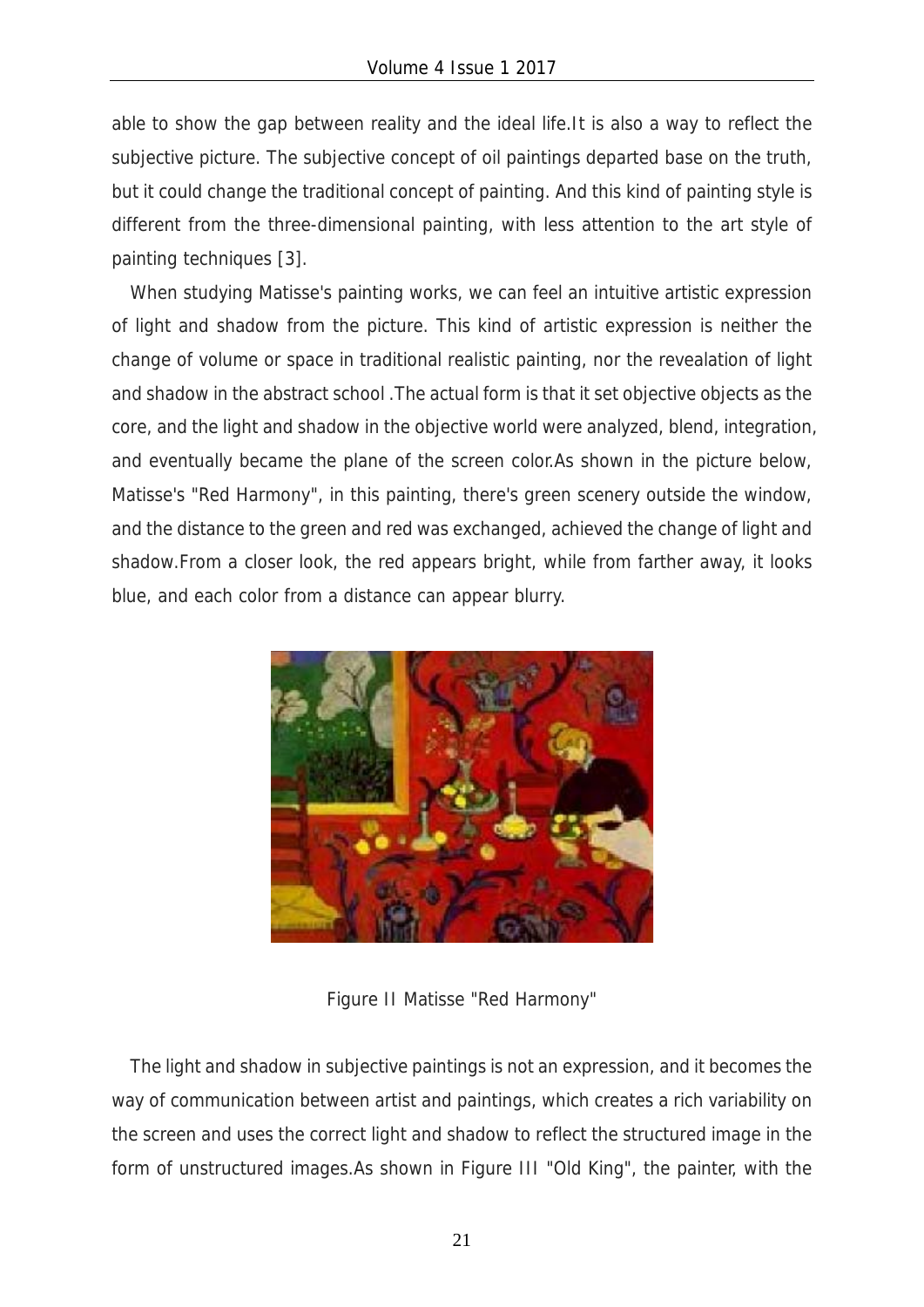help of light and shadow, expressed the relationship between the line and block plane [4].



Figure III George.Luau "Old King"

# **4. The content analysis of "Light and Shadow" in modern oil painting**

4.1 The conveyance of psychological feelings

Under normal circumstances, people are accustomed to the objective existence of light around them, thus they would not pay visual attention to these lights.For painter Gauguin, the light in metropolis was completely unattractive, and he rejected such environment for creation.Gauguin himself lived in Tahiti. As Tahiti was sunny, it had a great impact oh his oil painting creation, in his work, the outline is relatively clear, the image is relatively bright, with the most simple light, the image is full of fantasy.Gauguin's works actually created a spiritual world of light and shadow, with the utilization of the inner unique lighting changes, and the unprecedented inner light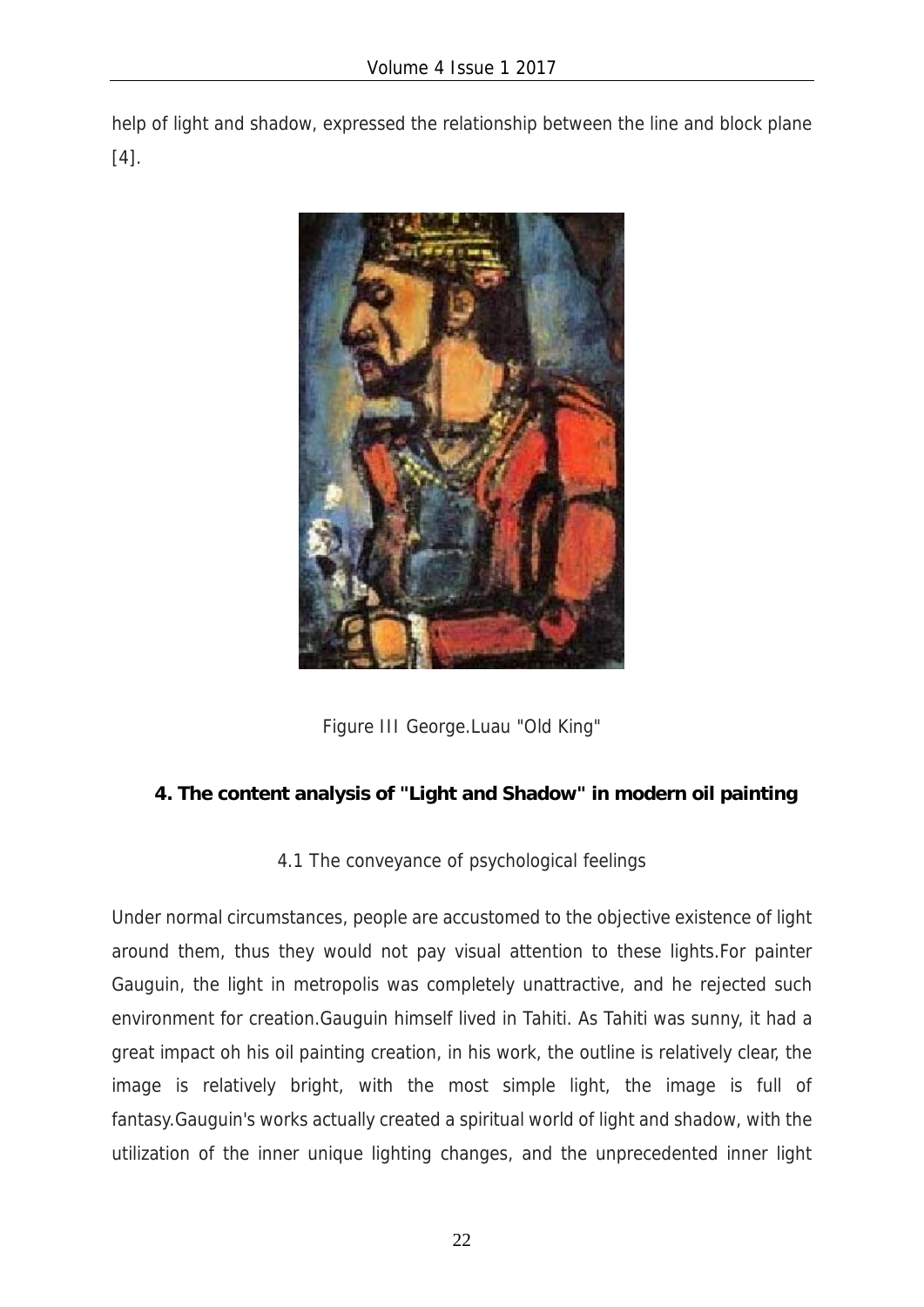expression method, he had injected a new life in the development of abstract art.And in his works the structure of light and shadow was weakened, while the contrasts of color was more focused on.Gauguin's oil painting style had a relationship with his inner feelings, expressed a state of joy and relaxation in the actual work [5].

## 4.2 Personal Experience

When using the technique of light and shadow, the actual experience of the painter will also affect the way of using light and shadow.Overall, the application of light, line, color, composition, etc in oil painting are intended to demonstrate the nature of the object, and the reflected image would respect the self expression of inner feelings, and would not consider too much about its scientific nature.In Western arts, the aesthetic value of art in the presence of different genres share common ground, but they also have differences, as the artist interpret works according to their own knowledge structure and psychological structure.

#### **5. Conclusion**

In summary, in modern oil paintings, the artistic expression of "light and shadow" focused on the expressed objects and the rendered images.With the character of "Light and Shadow", it makes the image deformation occur, so that the actual oil painting becomes more abstract.And with the full screen the atmosphere were build, highlighting the relationship of "light and shadow" in the works.Specific arrangements of light and shadow is actually the artist's psychological feelings, such as the creation of a gray color mood, bright color mood and the like.These different applications of light and shadow, are able to make paintings full of emotion, and express emotions.So in the content analysis of light and shadow in modern oil paintings, we need to pay attention to the accumulation of psychological feelings and conveyance of the personal experience.